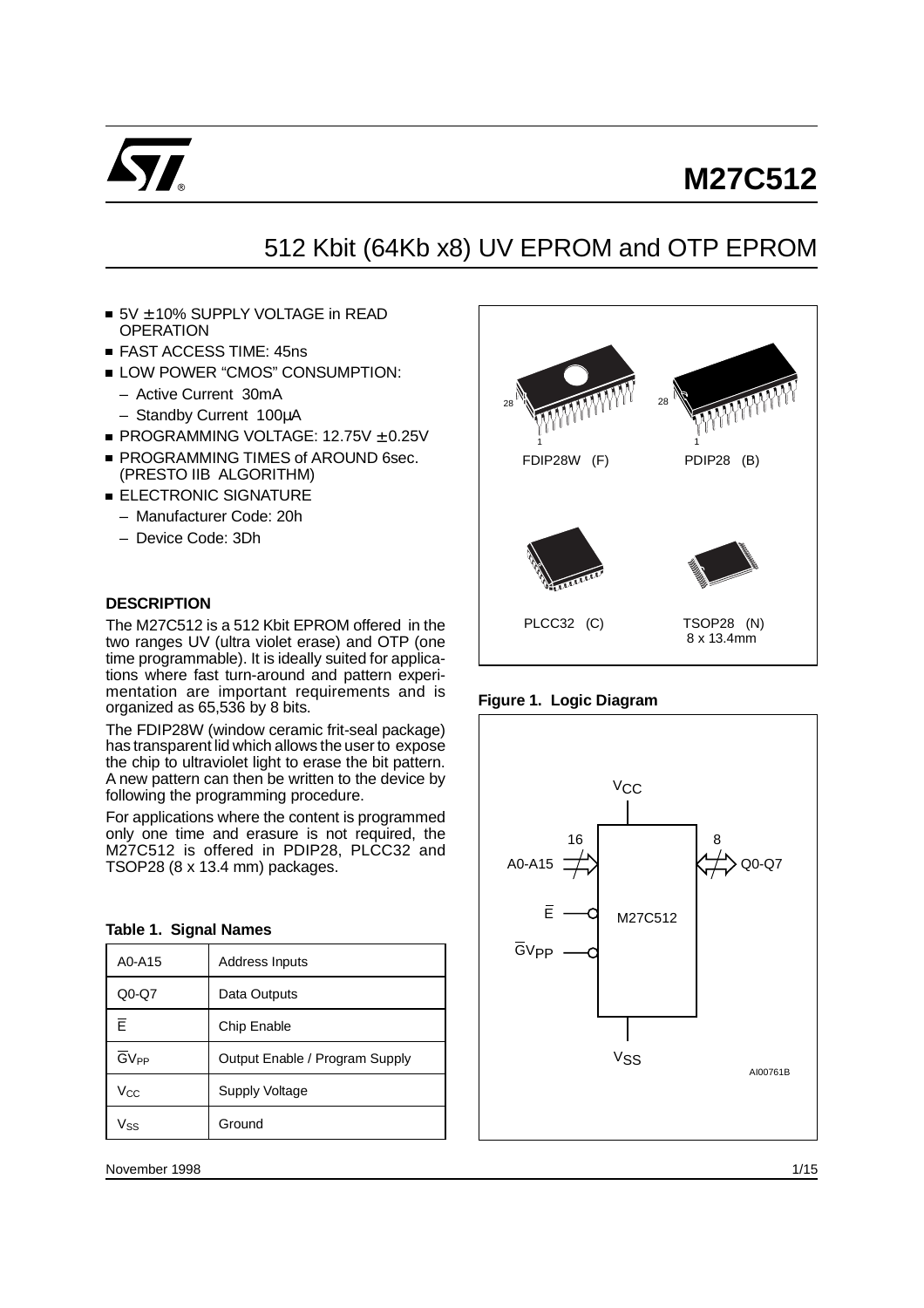A1 [] 9 A0 **[**] 10 Q0 [] 11 A7 [] 3  $A4$ A3 [] 7  $A2$ <sup>18</sup> A6 [] 4 A5 $\mathsf{\Pi}$ 26 **]** A13 21 **]** A10 25 [] A8 24 | A9 19 ∏ Q7 27 **]** A14 23 **]** A11 22 ]] GV<sub>PP</sub> 20 ∐ E Q1 [] 12 17 [] Q5 Q2 [] 13 V<sub>SS</sub> [<mark>14 15</mark> ] Q3 16 ∏ Q4 18 ∏ Q6 A12 [] 2 A15 [| 1 ∪ 28 ] V<sub>CC</sub> AI00762 M27C512 A<sub>15</sub> $1$ 5 6  $Q1$  12 15 D Q 3

**Figure 2A. DIP Pin Connections**

#### **Figure 2C. TSOP Pin Connections DEVICE OPERATION**



**Figure 2B. LCC Pin Connections**



**Warning**: NC = Not Connected, DU = Don't Use

The modes of operations of the M27C512 are listed in the Operating Modes table. A single power supply is required in the read mode. All inputs are TTL levels except for  $\overline{G}V_{PP}$  and 12V on A9 for Electronic Signature.

#### **Read Mode**

The M27C512 has two control functions, both of which must be logically active in order to obtain data at the outputs. Chip Enable  $(\overline{E})$  is the power control and should be used for device selection. Output Enable  $(\overline{G})$  is the output control and should be used to gate data to the output pins, independent of device selection. Assuming that the addresses are stable, the address access time (t<sub>AVQV</sub>) is equal to the delay from  $\overline{E}$  to output (t<sub>ELQV</sub>). Data is available at the output after a delay of tGLQV from the falling edge of  $\overline{G}$ , assuming that  $\overline{E}$  has been low and the addresses have been stable for at least tAvov-tGLQV.

#### **Standby Mode**

The M27C512 has a standby mode which reduces the active current from 30mA to 100µA The M27C512 is placed in the standby mode by applying a CMOS high signal to the  $\overline{E}$  input. When in the standby mode, the outputs are in a high impedance state, independent of the  $\overline{G}V_{PP}$  input.

*st*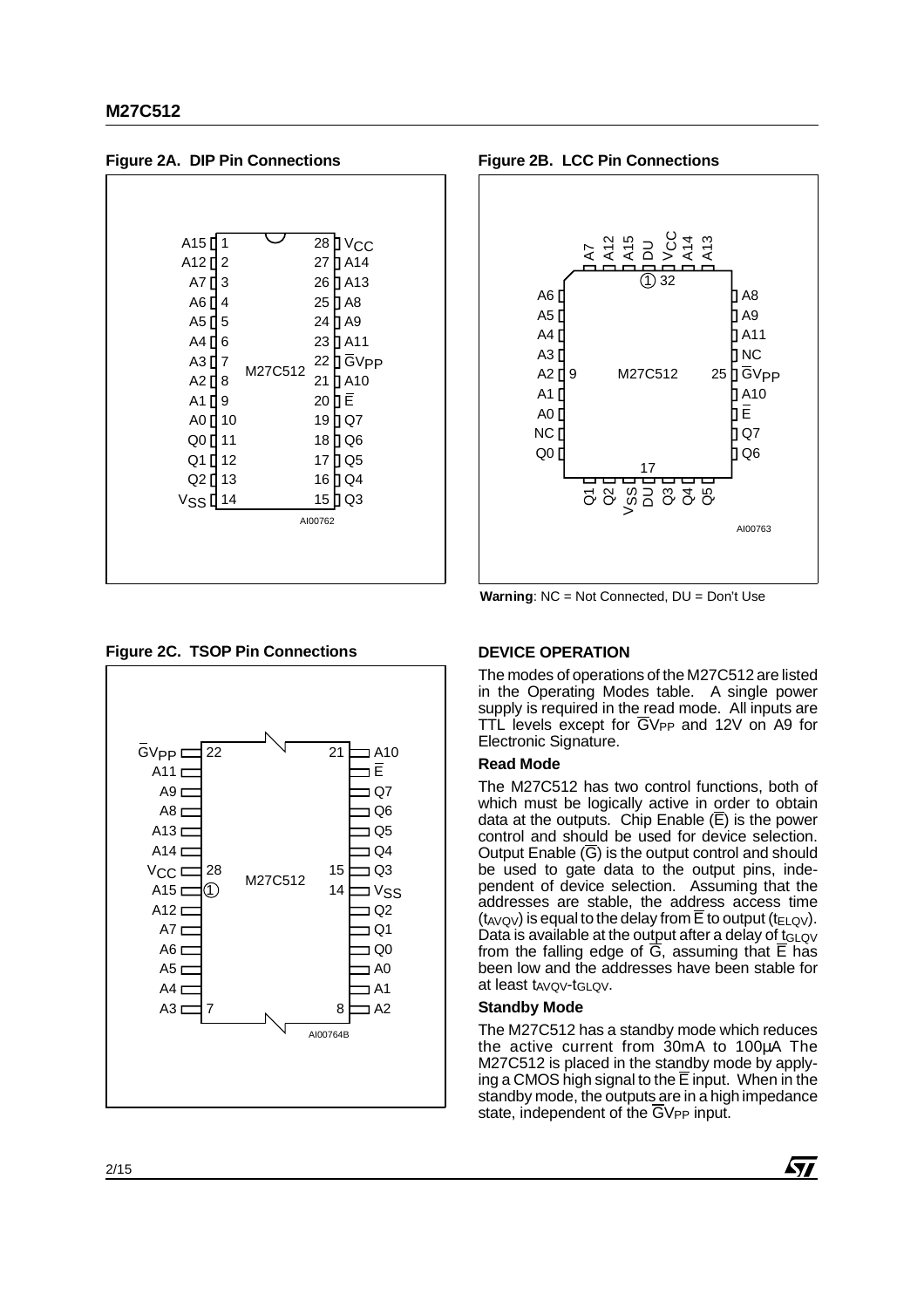|  | Table 2. Absolute Maximum Ratings <sup>(1)</sup> |  |
|--|--------------------------------------------------|--|
|--|--------------------------------------------------|--|

| Symbol                       | <b>Parameter</b>                             | Value        | Unit        |
|------------------------------|----------------------------------------------|--------------|-------------|
| ТA                           | Ambient Operating Temperature <sup>(3)</sup> | $-40$ to 125 | $^{\circ}C$ |
| $\mathsf{T}_{\mathsf{BIAS}}$ | Temperature Under Bias                       | $-50$ to 125 | °€          |
| $T_{\mathtt{STG}}$           | Storage Temperature                          | $-65$ to 150 | $^{\circ}C$ |
| $V_{10}$ <sup>(2)</sup>      | Input or Output Voltages (except A9)         | $-2$ to $7$  | v           |
| $V_{CC}$                     | Supply Voltage                               | $-2$ to $7$  | v           |
| $V_{A9}$ <sup>(2)</sup>      | A9 Voltage                                   | $-2$ to 13.5 | V           |
| V <sub>PP</sub>              | Program Supply Voltage                       | $-2$ to 14   |             |

**Notes:** 1. Except for the rating "Operating Temperature Range", stresses above those listed in the Table "Absolute Maximum Ratings" may cause permanent damage to the device. These are stress ratings only and operation of the device at these or any other conditions above those indicated in the Operating sections of this specification is not implied. Exposure to Absolute Maximum Rating conditions for extended periods may affect device reliability. Refer also to the STMicroelectronics SURE Program and other relevant quality documents.

2. Minimum DC voltage on Input or Output is –0.5V with possible undershoot to –2.0V for a period less than 20ns. Maximum DC voltage on Output is  $V_{\text{CC}} + 0.5V$  with possible overshoot to  $V_{\text{CC}} + 2V$  for a period less than 20ns.

3. Depends on range.

#### **Table 3. Operating Modes**

| <b>Mode</b>                 | E               | $GV_{PP}$ | A9       | $Q0 - Q7$ |
|-----------------------------|-----------------|-----------|----------|-----------|
| Read                        | $V_{IL}$        | VIL       | ↗        | Data Out  |
| <b>Output Disable</b>       | VIL             | Vıн       |          | Hi-Z      |
| Program                     | $V_{IL}$ Pulse  | Vpp       |          | Data In   |
| Program Inhibit             | V <sub>IH</sub> | Vpp       |          | Hi-Z      |
| Standby                     | V <sub>IH</sub> | ⋏         |          | Hi-Z      |
| <b>Electronic Signature</b> | $V_{IL}$        | VIL       | $V_{ID}$ | Codes     |

**Note:**  $X = V_{IH}$  or  $V_{IL}$ ,  $V_{ID} = 12V \pm 0.5V$ 

#### **Table 4. Electronic Signature**

| <b>Identifier</b>   | A0       | Q7 | Q6 | Q5 | Q4 | Q3 | Q2 | Q1 | Q0 | <b>Hex Data</b> |
|---------------------|----------|----|----|----|----|----|----|----|----|-----------------|
| Manufacturer's Code | $V_{IL}$ |    |    |    |    |    |    |    |    | 20h             |
| Device Code         | Vıн      |    |    |    |    |    |    |    |    | 3Dh             |

#### **Two Line Output Control**

Because EPROMs are usually used in larger memory arrays, the product features a 2 line control function which accommodates the use of multiple memory connection. The two line control function allows:

a. the lowest possible memory power dissipation,

b. complete assurance that output bus contention will not occur.

For the most efficient use of these two control lines, E should be decoded and used as the primary device selecting function, while  $\overline{G}$  should be made a common connection to all devices in the array and connected to the READ line from the system control bus. This ensures that all deselected memory devices are in their low power standby mode and that the output pins are only active when data is required from a particular memory device.

 $\sqrt{27}$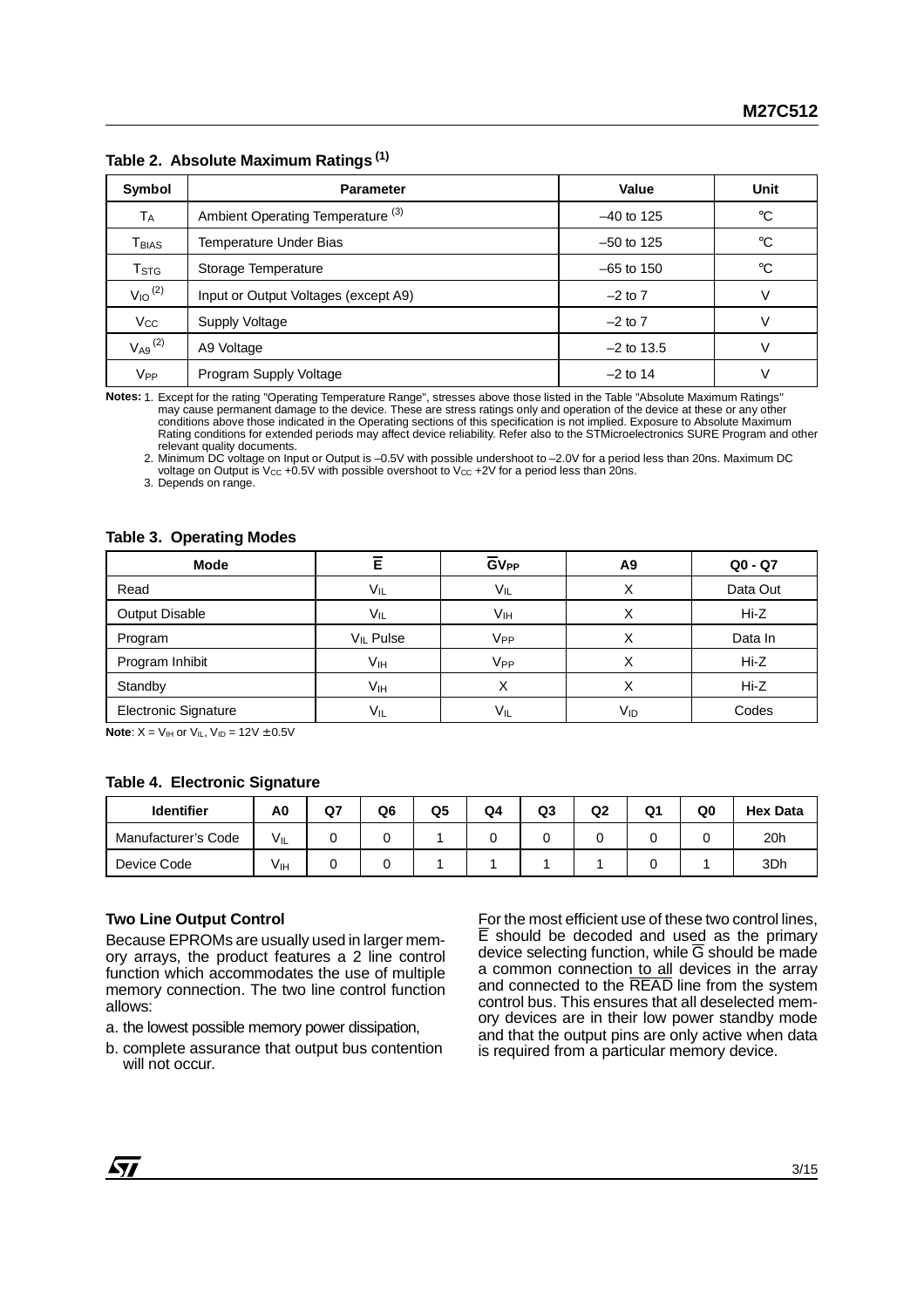**Table 5. AC Measurement Conditions**

|                                       | <b>High Speed</b> | <b>Standard</b> |
|---------------------------------------|-------------------|-----------------|
| Input Rise and Fall Times             | $\leq 10$ ns      | $\leq$ 20ns     |
| Input Pulse Voltages                  | $0$ to $3V$       | $0.4V$ to 2.4V  |
| Input and Output Timing Ref. Voltages | 1.5V              | $0.8V$ and $2V$ |







#### **Table 6. Capacitance**  $(1)$   $(T_A = 25 \degree C, f = 1 \text{ MHz})$

| Symbol | <b>Parameter</b>          | <b>Test Condition</b> | Min | Max | Unit |
|--------|---------------------------|-----------------------|-----|-----|------|
| Сıм    | Input Capacitance         | $V_{IN} = 0V$         |     |     | рF   |
| COUT   | <b>Output Capacitance</b> | $V_{\text{OUT}} = 0V$ |     | 12  | рF   |

**Note.** 1. Sampled only, not 100% tested.

#### **System Considerations**

The power switching characteristics of Advanced CMOS EPROMs require careful decoupling of the devices. The supply current, Icc, has three segments that are of interest to the system designer: the standby current level, the active current level, and transient current peaks that are produced by the falling and rising edges of E. The magnitude of the transient current peaks is dependent on the capacitive and inductive loading of the device at the output.

The associated transient voltage peaks can be suppressed by complying with the two line output control and by properly selected decoupling capacitors. It is recommended that a 0.1µF ceramic capacitor be used on every device between Vcc and V<sub>SS</sub>. This should be a high frequency capacitor of low inherent inductance and should be placed as close to the device as possible. In addition, a 4.7µF bulk electrolytic capacitor should be used between V<sub>CC</sub> and V<sub>SS</sub> for every eight devices. The bulk capacitor should be located near the power supplyconnection point.The purpose of the bulk capacitor is to overcome the voltage drop caused by the inductive effects of PCB traces.

*ky*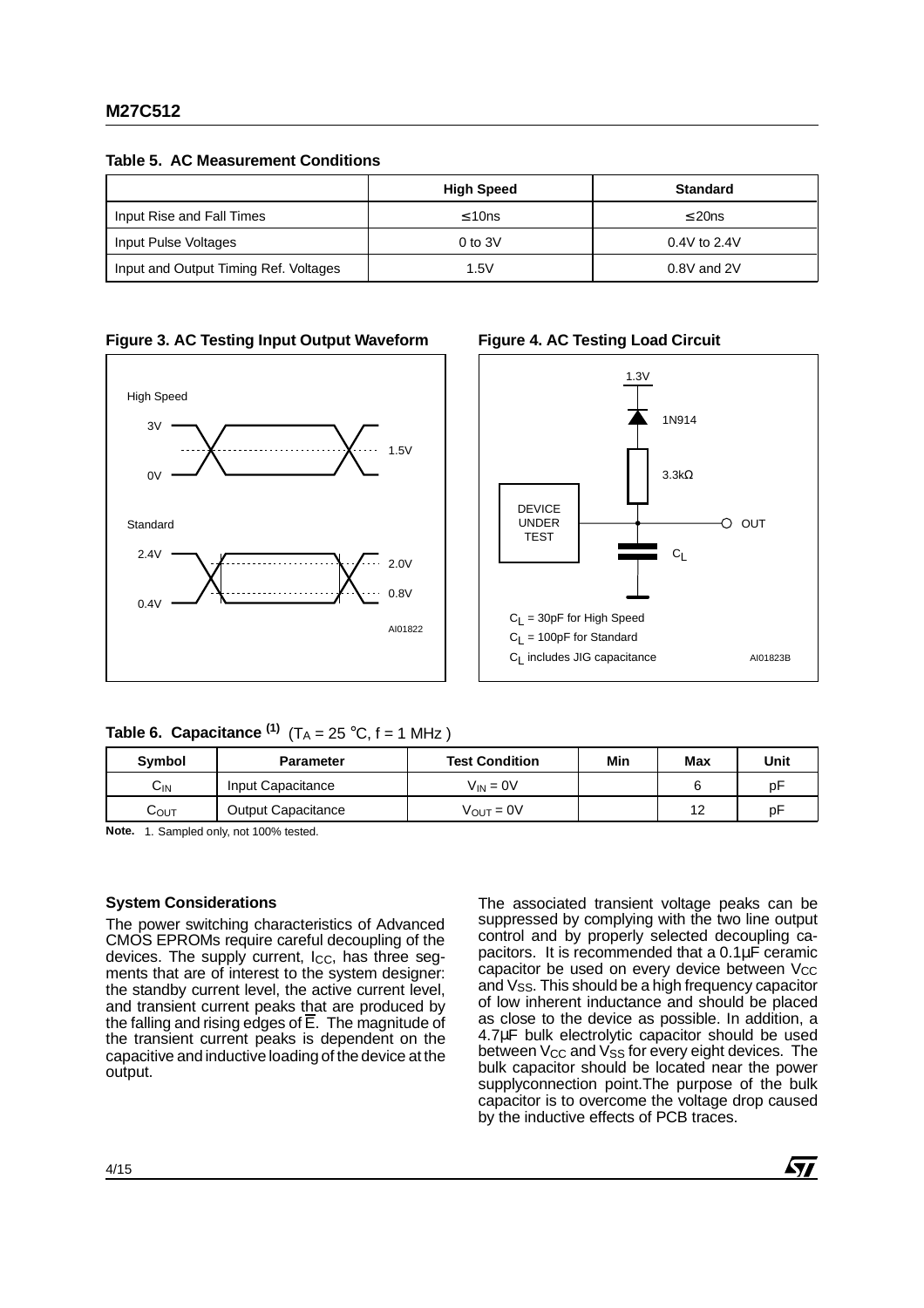#### **Table 7. Read Mode DC Characteristics (1)**

 $(T_A = 0 \text{ to } 70 \text{ °C}, -40 \text{ to } 85 \text{ °C} \text{ or } -40 \text{ to } 125 \text{ °C}; V_{CC} = 5V \pm 5\% \text{ or } 5V \pm 10\%; V_{PP} = V_{CC}$ 

| Symbol                | <b>Parameter</b>              | <b>Test Condition</b>                                                                                              | Min            | Max          | Unit |
|-----------------------|-------------------------------|--------------------------------------------------------------------------------------------------------------------|----------------|--------------|------|
| Iцг                   | Input Leakage Current         | $0V \leq V_{IN} \leq V_{CC}$                                                                                       |                | ±10          | μA   |
| <b>ILO</b>            | <b>Output Leakage Current</b> | $0V \leq V_{\text{OUT}} \leq V_{\text{CC}}$                                                                        |                | ±10          | μA   |
| $_{\rm lcc}$          | <b>Supply Current</b>         | $\overline{E}$ = V <sub>IL</sub> , $\overline{G}$ = V <sub>IL</sub> ,<br>$I_{\text{OUT}} = 0 \text{mA}$ , f = 5MHz |                | 30           | mA   |
| $I_{\rm CC1}$         | Supply Current (Standby) TTL  | $\overline{E}$ = $V_{IH}$                                                                                          |                | 1            | mA   |
| $I_{CC2}$             | Supply Current (Standby) CMOS | $\overline{E}$ > V <sub>CC</sub> – 0.2V                                                                            |                | 100          | μA   |
| <b>I</b> pp           | Program Current               | $V_{PP} = V_{CC}$                                                                                                  |                | 10           | μA   |
| $V_{IL}$              | Input Low Voltage             |                                                                                                                    | $-0.3$         | 0.8          | V    |
| $V_{\text{IH}}^{(2)}$ | Input High Voltage            |                                                                                                                    | 2              | $V_{CC}$ + 1 | V    |
| $V_{OL}$              | <b>Output Low Voltage</b>     | $I_{\Omega I} = 2.1 \text{mA}$                                                                                     |                | 0.4          | V    |
| <b>V<sub>OH</sub></b> | Output High Voltage TTL       | $I_{OH} = -1mA$                                                                                                    | 3.6            |              | V    |
|                       | Output High Voltage CMOS      | $I_{OH} = -100 \mu A$                                                                                              | $V_{CC}$ -0.7V |              | v    |

Notes: 1. V<sub>CC</sub> must be applied simultaneously with or before V<sub>PP</sub> and removed simultaneously or after V<sub>PP</sub>.<br>2. Maximum DC voltage on Output is V<sub>CC</sub> +0.5V.

#### **Table 8A. Read Mode AC Characteristics (1)**

 $(T_A = 0 \text{ to } 70 \text{ °C}, -40 \text{ to } 85 \text{ °C} \text{ or } -40 \text{ to } 125 \text{ °C}; V_{CC} = 5V \pm 5\% \text{ or } 5V \pm 10\%; V_{PP} = V_{CC}$ 

|                           |                  |                                                      |                                                       | M27C512  |             |            |            |          |     |          |            |      |
|---------------------------|------------------|------------------------------------------------------|-------------------------------------------------------|----------|-------------|------------|------------|----------|-----|----------|------------|------|
| Symbol                    | Alt              | <b>Parameter</b>                                     | <b>Test Condition</b>                                 |          | $-45^{(3)}$ |            | -60        |          | -70 |          | -80        | Unit |
|                           |                  |                                                      |                                                       | Min      | <b>Max</b>  | <b>Min</b> | <b>Max</b> | Min      | Max | Min      | <b>Max</b> |      |
| t <sub>AVQV</sub>         | t <sub>ACC</sub> | Address Valid to<br>Output Valid                     | $\overline{E}$ = $V_{IL}$ , $\overline{G}$ = $V_{IL}$ |          | 45          |            | 60         |          | 70  |          | 80         | ns   |
| t <sub>ELQV</sub>         | $t_{CE}$         | Chip Enable<br>Low to Output<br>Valid                | $\overline{G} = V_{IL}$                               |          | 45          |            | 60         |          | 70  |          | 80         | ns   |
| t <sub>GLQV</sub>         | toe              | <b>Output Enable</b><br>Low to Output<br>Valid       | $\overline{E}$ = $V_{IL}$                             |          | 25          |            | 30         |          | 35  |          | 40         | ns   |
| $t_{EHQZ}$ <sup>(2)</sup> | t <sub>DF</sub>  | Chip Enable<br>High to Output<br>Hi-Z                | $\overline{G} = V_{IL}$                               | $\Omega$ | 25          | $\Omega$   | 25         | $\Omega$ | 30  | $\Omega$ | 30         | ns   |
| $t$ GHQZ $^{(2)}$         | t <sub>DF</sub>  | Output Enable<br>High to Output<br>Hi-Z              | $\overline{E}$ = $V_{IL}$                             | $\Omega$ | 25          | $\Omega$   | 25         | $\Omega$ | 30  | $\Omega$ | 30         | ns   |
| t <sub>AXQX</sub>         | t <sub>OH</sub>  | Address<br><b>Transition to</b><br>Output Transition | $\overline{E}$ = $V_{II}$ , $\overline{G}$ = $V_{II}$ | $\Omega$ |             | 0          |            | 0        |     | 0        |            | ns   |

Notes. 1. V<sub>CC</sub> must be applied simultaneously with or before V<sub>PP</sub> and removed simultaneously or after V<sub>PP</sub>.<br>2. Sampled only, not 100% tested.<br>3. In case of 45ns speed see High Speed AC measurement conditions.

 $\sqrt{27}$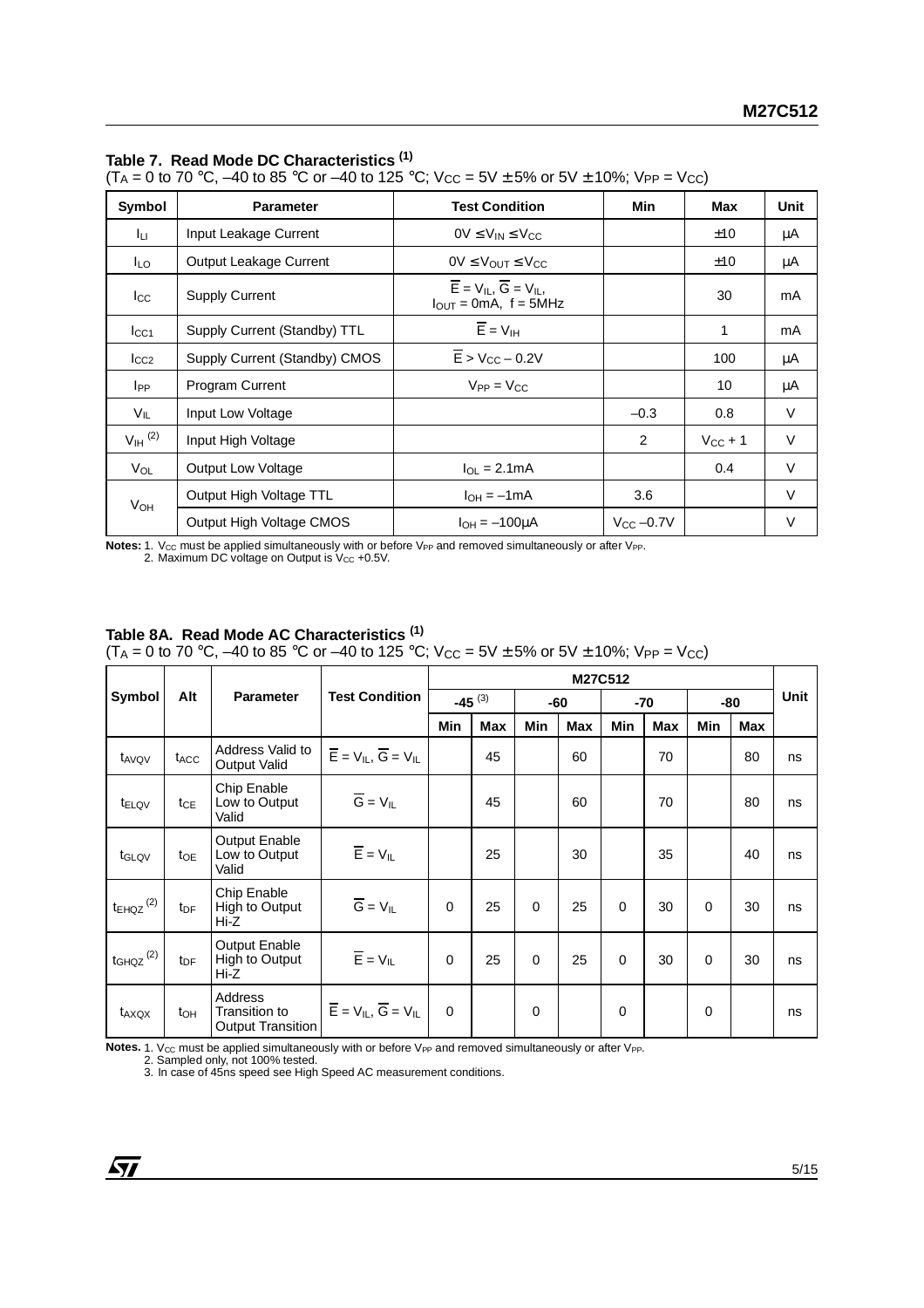#### **Table 8B. Read Mode AC Characteristics (1)**

 $(T_A = 0 \text{ to } 70 \text{ °C}, -40 \text{ to } 85 \text{ °C} \text{ or } -40 \text{ to } 125 \text{ °C};$   $V_{CC} = 5V \pm 5\% \text{ or } 5V \pm 10\%$ ;  $V_{PP} = V_{CC}$ )

|                           |                  |                                                             |                                                       | M27C512  |            |          |            |          |            |               |            |      |
|---------------------------|------------------|-------------------------------------------------------------|-------------------------------------------------------|----------|------------|----------|------------|----------|------------|---------------|------------|------|
| Symbol                    | Alt              | <b>Parameter</b>                                            | <b>Test Condition</b>                                 |          | -90        |          | -10        |          | $-12$      | $-15/-20/-25$ |            | Unit |
|                           |                  |                                                             |                                                       | Min      | <b>Max</b> | Min      | <b>Max</b> | Min      | <b>Max</b> | Min           | <b>Max</b> |      |
| t <sub>AVQV</sub>         | t <sub>ACC</sub> | Address Valid to<br>Output Valid                            | $\overline{E}$ = $V_{IL}$ , $\overline{G}$ = $V_{IL}$ |          | 90         |          | 100        |          | 120        |               | 150        | ns   |
| t <sub>ELQV</sub>         | tce              | Chip Enable Low to<br><b>Output Valid</b>                   | $\overline{G} = V_{IL}$                               |          | 90         |          | 100        |          | 120        |               | 150        | ns   |
| t <sub>GLQV</sub>         | $t_{OE}$         | Output Enable Low<br>to Output Valid                        | $\overline{E}$ = $V_{IL}$                             |          | 40         |          | 40         |          | 50         |               | 60         | ns   |
| $t_{EHQZ}$ <sup>(2)</sup> | t <sub>DF</sub>  | Chip Enable High to<br>Output Hi-Z                          | $\overline{G} = V_{IL}$                               | $\Omega$ | 30         | $\Omega$ | 30         | $\Omega$ | 40         | $\Omega$      | 50         | ns   |
| $t_{GHQZ}$ <sup>(2)</sup> | t <sub>DF</sub>  | Output Enable High<br>to Output Hi-Z                        | $\overline{E}$ = $V_{IL}$                             | $\Omega$ | 30         | $\Omega$ | 30         | $\Omega$ | 40         | $\Omega$      | 50         | ns   |
| t <sub>AXQX</sub>         | t <sub>OH</sub>  | <b>Address Transition</b><br>to<br><b>Output Transition</b> | $\overline{E}$ = $V_{IL}$ , $\overline{G}$ = $V_{IL}$ | $\Omega$ |            | 0        |            | 0        |            | $\Omega$      |            | ns   |

Notes. 1. V<sub>cc</sub> must be applied simultaneously with or before V<sub>PP</sub> and removed simultaneously or after V<sub>PP</sub>.

2. Sampled only, not 100% tested.

**Figure 5. Read Mode AC Waveforms**



#### **Programming**

When delivered (and after each erasure for UV EPROM), all bits of the M27C512 are in the '1' state. Data is introduced by selectively programming '0's into the desired bit locations. Although only '0's will be programmed, both '1's and '0's can be present in the data word. The only way to change a '0' to a '1' is by die exposure to ultraviolet light (UV EPROM). The M27C512 is in the programming mode when V<sub>PP</sub> input is at 12.75V and

 $\overline{E}$  is pulsed to  $V_{I}L$ . The data to be programmed is applied to 8 bits in parallel to the data output pins. The levels required for the address and data inputs are TTL. V<sub>CC</sub> is specified to be  $6.25V \pm 0.25V$ .

The M27C512 can use PRESTO IIB Programming Algorithm that drastically reduces the programming time (typically less than 6 seconds). Nevertheless to achieve compatibility with all programming equipments, PRESTO Programming Algorithm can be used as well.

57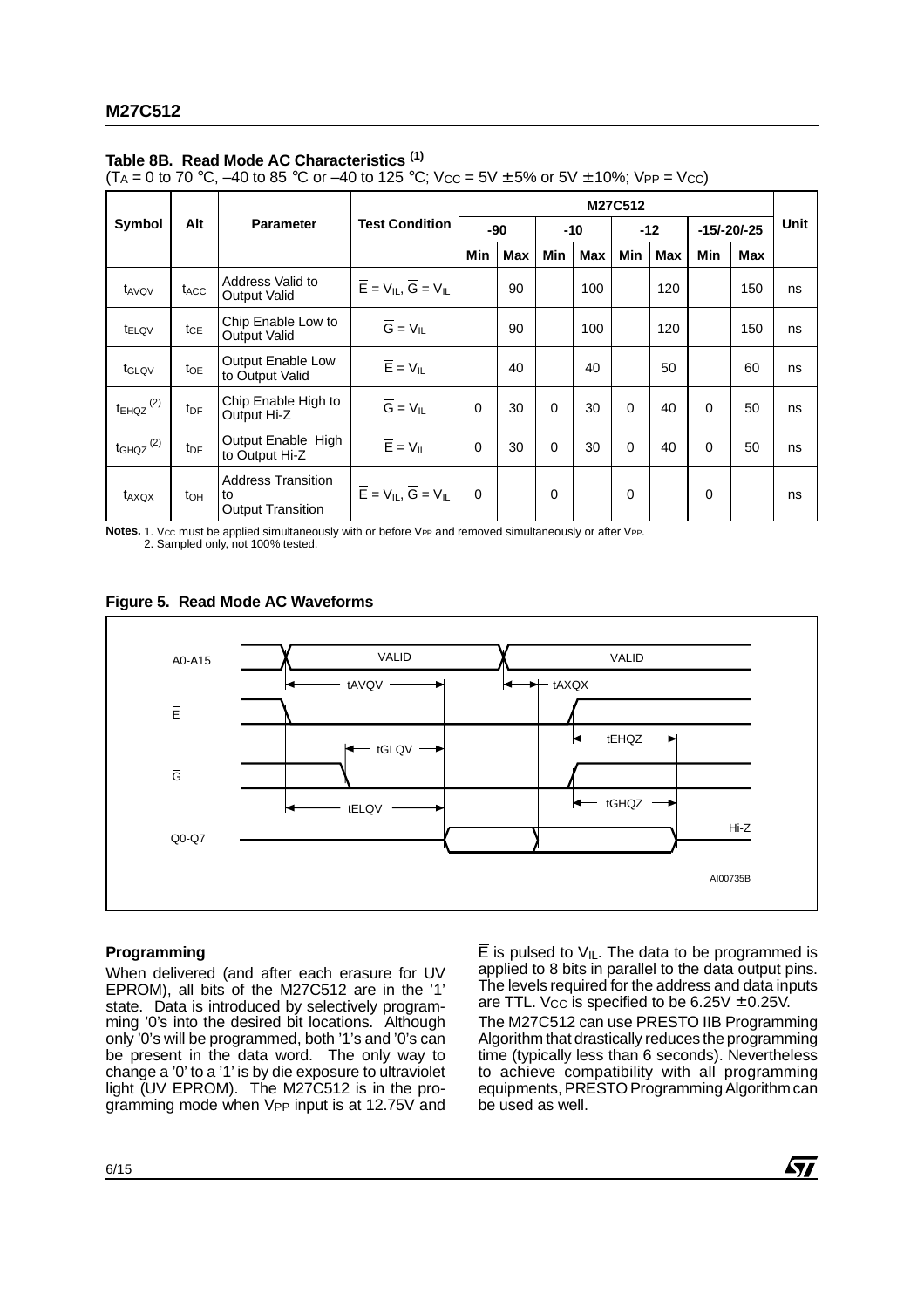#### **Table 9. Programming Mode DC Characteristics (1)**

| .               | -- - - - - - -          |                                  |        |                |             |  |  |  |  |  |  |
|-----------------|-------------------------|----------------------------------|--------|----------------|-------------|--|--|--|--|--|--|
| Symbol          | <b>Parameter</b>        | <b>Test Condition</b>            | Min    | Max            | <b>Unit</b> |  |  |  |  |  |  |
| Iц              | Input Leakage Current   | $V_{IL} \leq V_{IN} \leq V_{IH}$ |        | ±10            | μA          |  |  |  |  |  |  |
| $_{\rm lcc}$    | <b>Supply Current</b>   |                                  |        | 50             | mA          |  |  |  |  |  |  |
| <b>I</b> pp     | Program Current         | $\overline{E}$ = $V_{IL}$        |        | 50             | mA          |  |  |  |  |  |  |
| $V_{IL}$        | Input Low Voltage       |                                  | $-0.3$ | 0.8            | V           |  |  |  |  |  |  |
| V <sub>IH</sub> | Input High Voltage      |                                  | 2      | $V_{CC}$ + 0.5 | V           |  |  |  |  |  |  |
| VOL             | Output Low Voltage      | $I_{\Omega I} = 2.1 \text{mA}$   |        | 0.4            | V           |  |  |  |  |  |  |
| V <sub>OH</sub> | Output High Voltage TTL | $I_{OH} = -1mA$                  | 3.6    |                | $\vee$      |  |  |  |  |  |  |
| V <sub>ID</sub> | A9 Voltage              |                                  | 11.5   | 12.5           | $\vee$      |  |  |  |  |  |  |

 $(T_A = 25 \text{ °C}; \vec{V}_{CC} = 6.25\vec{V} \pm 0.25\vec{V}; \vec{V}_{PP} = 12.75\vec{V} \pm 0.25\vec{V})$ 

Note: 1. V<sub>CC</sub> must be applied simultaneously with or before V<sub>PP</sub> and removed simultaneously or after V<sub>PP</sub>.

#### **Table 10. MARGIN MODE AC Characteristics (1)**

 $(T_A = 25 °C; V_{CC} = 6.25V \pm 0.25V; V_{PP} = 12.75V \pm 0.25V)$ 

| Symbol                    | Alt               | <b>Parameter</b>                                     | <b>Test Condition</b> | <b>Min</b> | Max | <b>Unit</b> |
|---------------------------|-------------------|------------------------------------------------------|-----------------------|------------|-----|-------------|
| <b>t</b> A9HVPH           | t <sub>AS9</sub>  | VA9 High to V <sub>PP</sub> High                     |                       | 2          |     | μs          |
| <b>t</b> <sub>VPHEL</sub> | t <sub>VPS</sub>  | V <sub>PP</sub> High to Chip Enable Low              |                       | 2          |     | μs          |
| t <sub>A10HEH</sub>       | t <sub>AS10</sub> | VA10 High to Chip Enable High (Set)                  |                       |            |     | μs          |
| t <sub>A10</sub> LEH      | t <sub>AS10</sub> | VA10 Low to Chip Enable High (Reset)                 |                       |            |     | μs          |
| $t_{\text{EXA10X}}$       | $t_{A H10}$       | Chip Enable Transition to VA10 Transition            |                       |            |     | μs          |
| t <sub>EXVPX</sub>        | t <sub>VPH</sub>  | Chip Enable Transition to V <sub>PP</sub> Transition |                       | 2          |     | μs          |
| t <sub>VPXA9X</sub>       | t <sub>AH9</sub>  | V <sub>PP</sub> Transition to VA9 Transition         |                       | ົ          |     | μs          |

**Note:** 1. V<sub>CC</sub> must be applied simultaneously with or before V<sub>PP</sub> and removed simultaneously or after V<sub>PP</sub>.

### **Table 11. Programming Mode AC Characteristics (1)**

#### $(T_A = 25 \text{ °C}; V_{CC} = 6.25\text{ V} \pm 0.25\text{ V}; V_{PP} = 12.75\text{ V} \pm 0.25\text{ V})$

| Symbol                     | Alt                     | <b>Parameter</b>                               | <b>Test Condition</b> | Min            | Max | Unit |
|----------------------------|-------------------------|------------------------------------------------|-----------------------|----------------|-----|------|
| t <sub>AVEL</sub>          | t <sub>AS</sub>         | Address Valid to Chip Enable Low               |                       | $\overline{2}$ |     | μs   |
| tovel                      | t <sub>DS</sub>         | Input Valid to Chip Enable Low                 |                       | $\overline{2}$ |     | μs   |
| tvchel                     | tycs                    | V <sub>CC</sub> High to Chip Enable Low        |                       | 2              |     | μs   |
| <b>t</b> VPHEL             | toes                    | V <sub>PP</sub> High to Chip Enable Low        |                       | 2              |     | μs   |
| <b>t</b> <sub>VPLVPH</sub> | <b>t</b> <sub>PRT</sub> | V <sub>PP</sub> Rise Time                      |                       | 50             |     | ns   |
| <sup>t</sup> ELEH          | t <sub>PW</sub>         | Chip Enable Program Pulse Width (Initial)      |                       | 95             | 105 | μs   |
| <sup>t</sup> EHQX          | t <sub>DH</sub>         | Chip Enable High to Input Transition           |                       | 2              |     | μs   |
| <b>t</b> EHVPX             | t <sub>OEH</sub>        | Chip Enable High to V <sub>PP</sub> Transition |                       | 2              |     | μs   |
| tvplel                     | $t_{VR}$                | V <sub>PP</sub> Low to Chip Enable Low         |                       | 2              |     | μs   |
| t <sub>ELQV</sub>          | t <sub>DV</sub>         | Chip Enable Low to Output Valid                |                       |                |     | μs   |
| $t_{EHQZ}$ <sup>(2)</sup>  | <b>t</b> <sub>DFP</sub> | Chip Enable High to Output Hi-Z                |                       | $\Omega$       | 130 | ns   |
| <b>TEHAX</b>               | tдн                     | Chip Enable High to Address Transition         |                       | $\Omega$       |     | ns   |

**Notes:** 1. V<sub>CC</sub> must be applied simultaneously with or before V<sub>PP</sub> and removed simultaneously or after V<sub>PP</sub>.

2. Sampled only, not 100% tested.

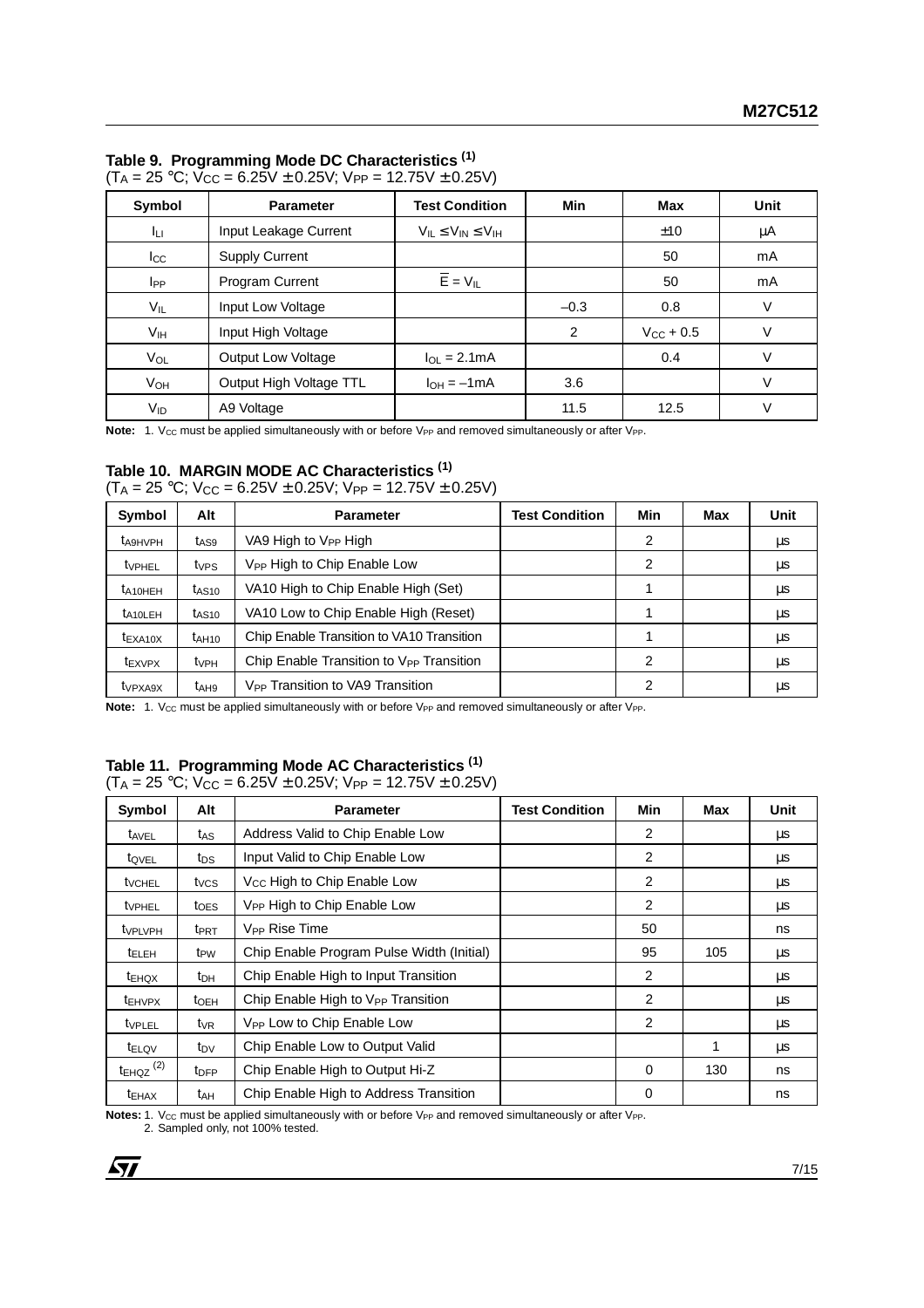

**Figure 6. MARGIN MODE AC Waveforms**

**Note:** A8 High level = 5V; A9 High level = 12V.



 $\sqrt{M}$ 

**Figure 7. Programming and Verify Modes AC Waveforms**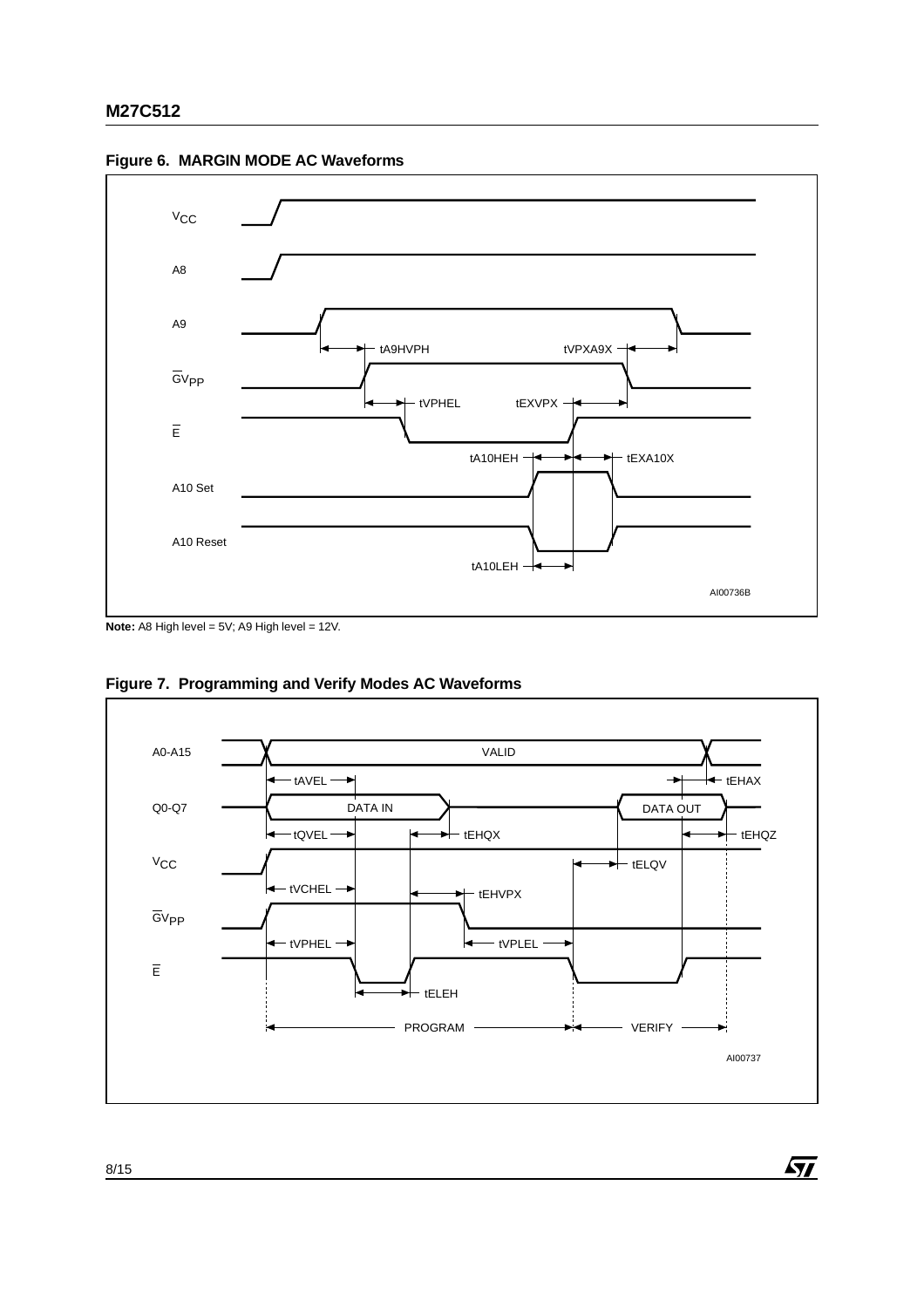

#### **Figure 8. Programming Flowchart**

#### **PRESTO IIB Programming Algorithm**

PRESTO IIB Programming Algorithm allows the whole array to be programmed with a guaranteed margin, in a typical time of 6.5 seconds. This can be achieved with STMicroelectronics M27C512 due to several design innovations described in the M27C512 datasheet to improve programming efficiency and to provide adequate margin for reliability. Before starting the programming the internal MARGIN MODE circuit is set in order to guarantee that each cell is programmed with enough margin. Then a sequence of 100µs program pulses are applied to each byte until a correct verify occurs. No overprogram pulses are applied since the verify in MARGIN MODE provides the necessary margin.

#### **Program Inhibit**

Programming of multiple M27C512s in parallel with different data is also easily accomplished. Except for  $\overline{E}$ , all like inputs including  $\overline{G}V_{PP}$  of the parallel M27C512 may be common. A TTL low level pulse applied to a M27C512's E input, with  $V_{PP}$  at 12.75V, will program that M27C512. A high level E input inhibits the other M27C512s from being programmed.

#### **Program Verify**

A verify (read) should be performed on the programmed bits to determine that they were correctly programmed. The verify is accomplished with  $\overline{G}$  at  $V_{IL}$ . Data should be verified with t $E_{LQV}$  after the falling edge of  $\overline{E}$ .

#### **On-Board Programming**

The M27C512 can be directly programmed in the application circuit. See the relevant Application Note AN620.

#### **Electronic Signature**

The Electronic Signature (ES) mode allows the reading out of a binary code from an EPROM that will identify its manufacturer and type. This mode is intended for use by programming equipment to automatically match the device to be programmed with its corresponding programming algorithm. The ES mode is functional in the  $25^{\circ}$ C  $\pm$  5°C ambient temperature range that is required when programming the M27C512. To activate the ES mode, the programming equipment must force 11.5V to 12.5V on address line A9 of the M27C512. Two identifier bytes may then be sequenced from the device outputs by toggling address line A0 from  $V_{IL}$  to  $V_{IH}$ . All other address lines must be held at  $V_{I}L$  during Electronic Signature mode.

Byte  $0$  (A0= $V_{I}L$ ) represents the manufacturer code and byte 1  $(A0=V_H)$  the device identifier code. For the STMicroelectronics M27C512, these two identifier bytes are given in Table 4 and can be read-out on outputs Q0 to Q7.

#### **ERASURE OPERATION (applies for UV EPROM)**

The erasure characteristics of the M27C512 is such that erasure begins when the cells are exposed to light with wavelengths shorter than approximately 4000 Å. It should be noted that sunlight and some type of fluorescent lamps have wavelengths in the 3000-4000 Å range.

Research shows that constant exposure to room level fluorescent lighting could erase a typical M27C512 in about 3 years, while it would take approximately 1 week to cause erasure when exposed to direct sunlight. If the M27C512 is to be exposed to these types of lighting conditions for extended periods of time, it is suggested that opaque labels be put over the M27C512 window to prevent unintentional erasure. The recommended erasure procedure for the M27C512 is exposure to short wave ultraviolet light which has wavelength 2537 Å. The integrated dose (i.e. UV intensity x exposure time) for erasure should be a minimum of 15 W-sec/cm $^2$ . The erasure time with this dosage is approximately 15 to 20 minutes using an ultraviolet lamp with 12000  $\mu$ W/cm<sup>2</sup> power rating. The M27C512 should be placed within 2.5 cm (1 inch) of the lamp tubes during the erasure. Some lamps have a filter on their tubes which should be removed before erasure.

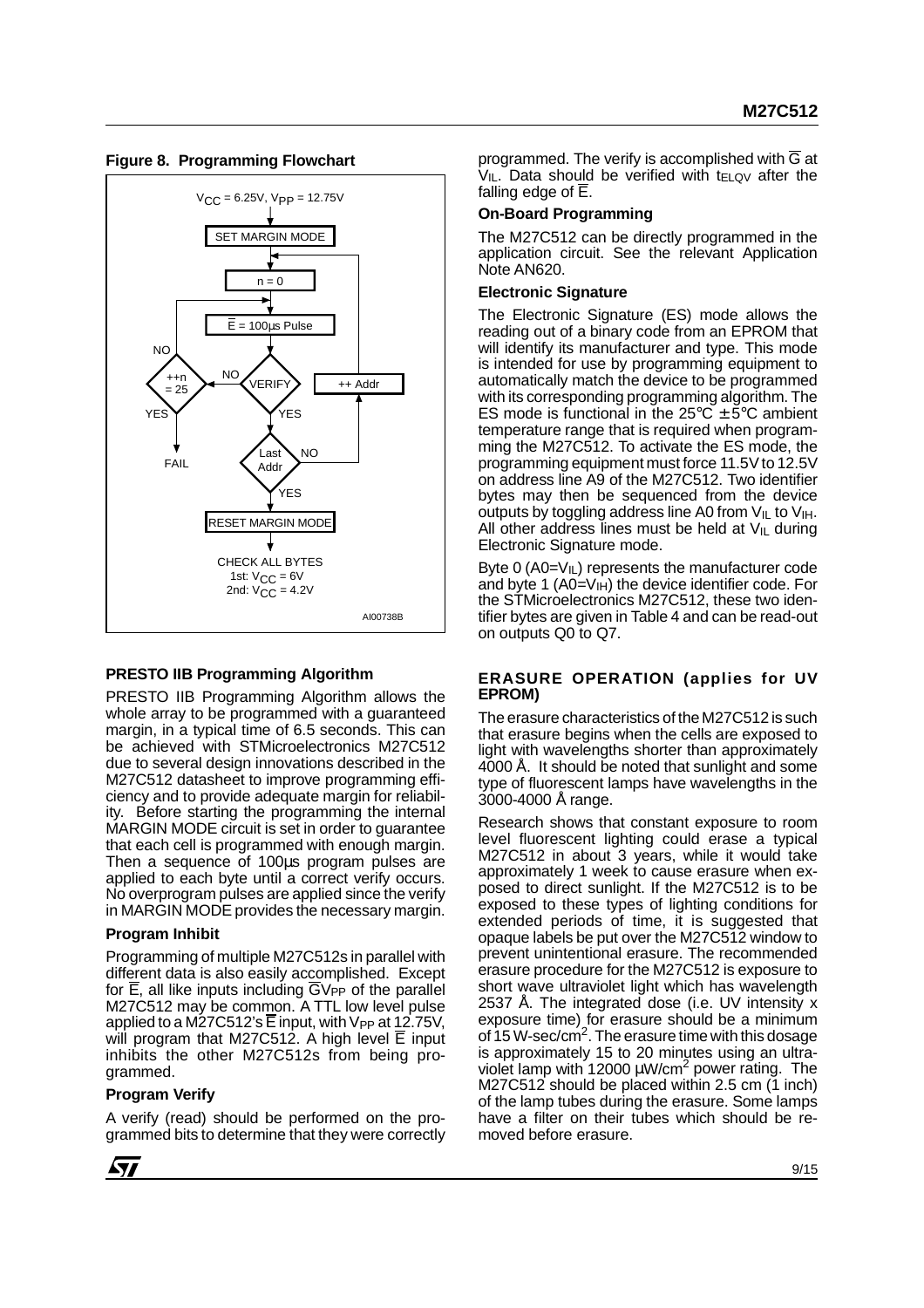#### **ORDERING INFORMATION SCHEME**



**Note:** 1. High Speed, see AC Characteristics section for further information

For a list of available options (Speed, V<sub>CC</sub> Tolerance, Package, etc...) or for further information on any aspect of this device, please contact the STMicroelectronics Sales Office nearest to you.

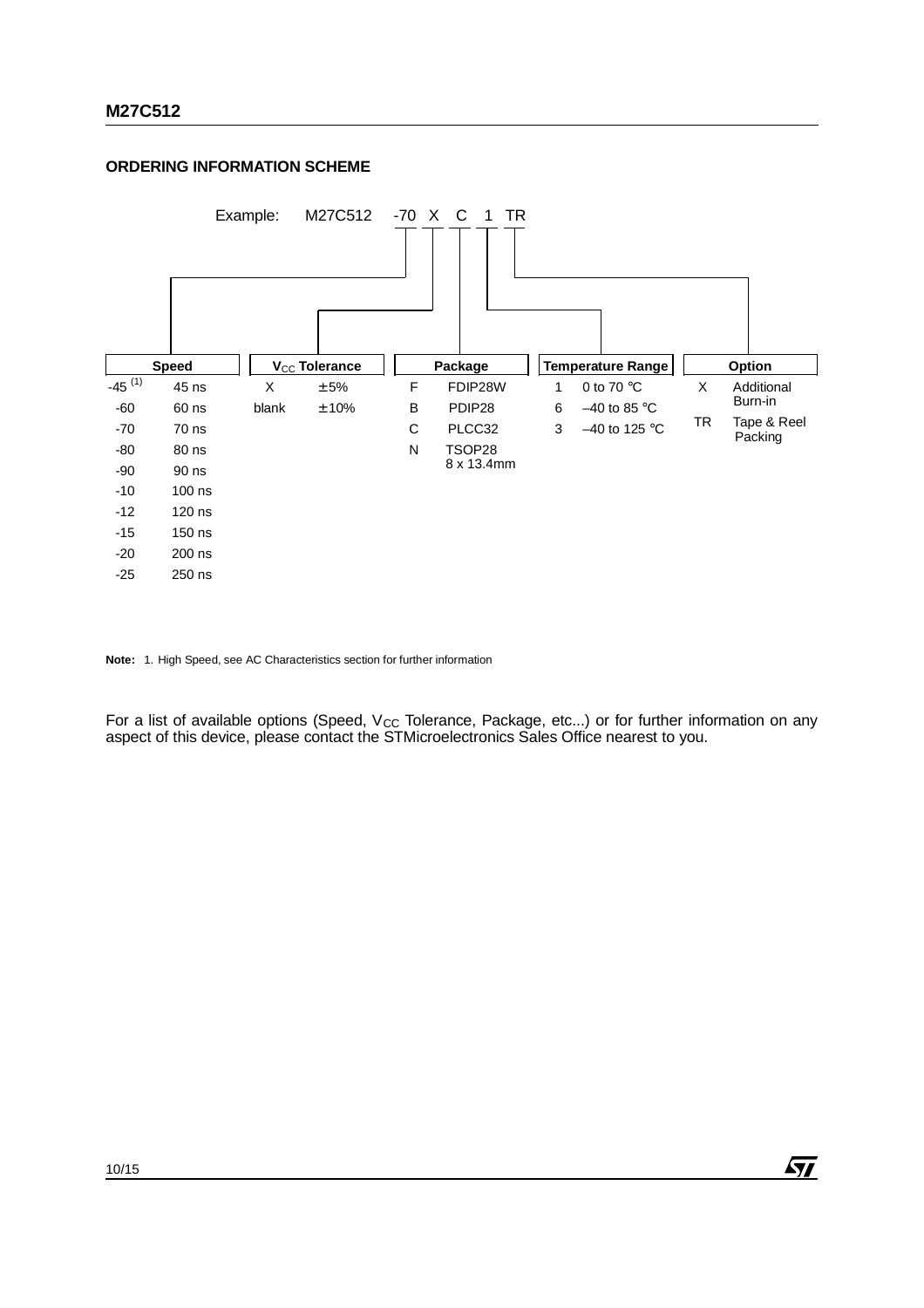| Symb           | mm         |                          |                          | inches     |                          |                          |
|----------------|------------|--------------------------|--------------------------|------------|--------------------------|--------------------------|
|                | <b>Typ</b> | Min                      | <b>Max</b>               | <b>Typ</b> | Min                      | <b>Max</b>               |
| $\mathsf{A}$   |            |                          | 5.72                     |            |                          | 0.225                    |
| A <sub>1</sub> |            | 0.51                     | 1.40                     |            | 0.020                    | 0.055                    |
| A2             |            | 3.91                     | 4.57                     |            | 0.154                    | 0.180                    |
| A <sub>3</sub> |            | 3.89                     | 4.50                     |            | 0.153                    | 0.177                    |
| B              |            | 0.41                     | 0.56                     |            | 0.016                    | 0.022                    |
| <b>B1</b>      | 1.45       | $\qquad \qquad -$        | $-$                      | 0.057      | $\overline{\phantom{m}}$ | $\overline{\phantom{m}}$ |
| $\mathsf{C}$   |            | 0.23                     | 0.30                     |            | 0.009                    | 0.012                    |
| D              |            | 36.50                    | 37.34                    |            | 1.437                    | 1.470                    |
| D <sub>2</sub> | 33.02      | $\overline{\phantom{0}}$ | $\qquad \qquad -$        | 1.300      | $\qquad \qquad -$        | $\qquad \qquad -$        |
| Е              | 15.24      | $\qquad \qquad -$        | $-$                      | 0.600      | $\qquad \qquad -$        | $\qquad \qquad -$        |
| E1             |            | 13.06                    | 13.36                    |            | 0.514                    | 0.526                    |
| e              | 2.54       | $\qquad \qquad -$        | $\qquad \qquad -$        | 0.100      | $\overline{\phantom{m}}$ |                          |
| eA             | 14.99      | $\overline{\phantom{m}}$ | -                        | 0.590      | $\qquad \qquad -$        | $\qquad \qquad -$        |
| eB             |            | 16.18                    | 18.03                    |            | 0.637                    | 0.710                    |
| L              |            | 3.18                     |                          |            | 0.125                    |                          |
| $\mathsf S$    |            | 1.52                     | 2.49                     |            | 0.060                    | 0.098                    |
| Ø              | 7.11       | $\overline{\phantom{m}}$ | $\overline{\phantom{m}}$ | 0.280      | $\overline{\phantom{m}}$ | $\qquad \qquad -$        |
| $\alpha$       |            | $4^\circ$                | $11^{\circ}$             |            | $4^\circ$                | $11^{\circ}$             |
| N              | 28         |                          |                          | 28         |                          |                          |

## **FDIP28W - 28 pin Ceramic Frit-seal DIP, with window**

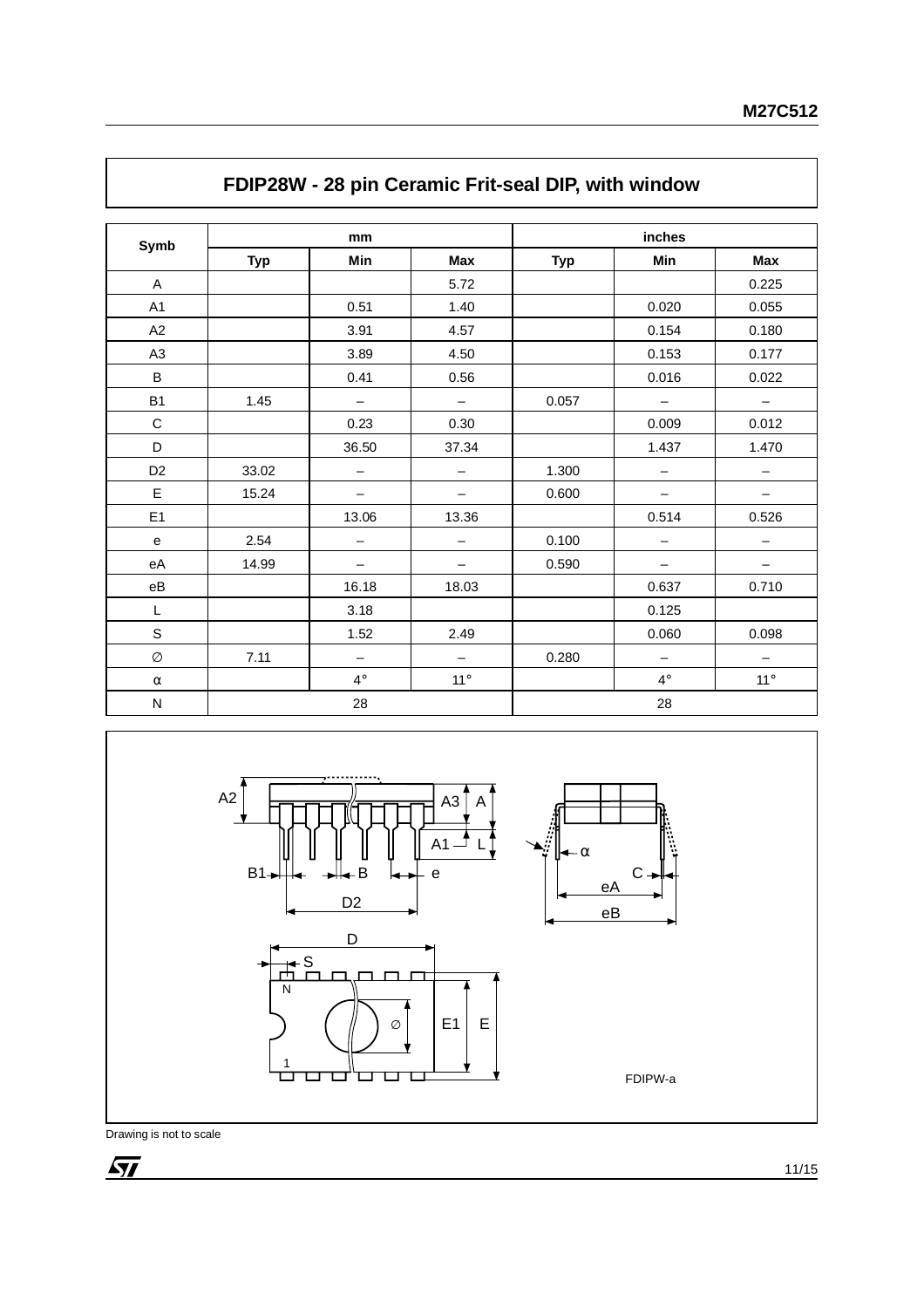| Symb                   | mm         |                          |                   | inches     |                          |                          |
|------------------------|------------|--------------------------|-------------------|------------|--------------------------|--------------------------|
|                        | <b>Typ</b> | Min                      | Max               | <b>Typ</b> | Min                      | Max                      |
| A                      |            | $\overline{\phantom{m}}$ | 5.08              |            | $\overline{\phantom{m}}$ | 0.200                    |
| A1                     |            | 0.38                     | $\qquad \qquad -$ |            | 0.015                    | $\overline{\phantom{0}}$ |
| A2                     |            | 3.56                     | 4.06              |            | 0.140                    | 0.160                    |
| B                      |            | 0.38                     | 0.51              |            | 0.015                    | 0.020                    |
| <b>B1</b>              | 1.52       | $\overline{\phantom{m}}$ | —                 | 0.060      | $\overline{\phantom{m}}$ | -                        |
| $\mathbf C$            |            | 0.20                     | 0.30              |            | 0.008                    | 0.012                    |
| D                      |            | 36.83                    | 37.34             |            | 1.450                    | 1.470                    |
| D <sub>2</sub>         | 33.02      |                          | —                 | 1.300      |                          | —                        |
| E                      | 15.24      | $\overline{\phantom{0}}$ | —                 | 0.600      |                          |                          |
| E <sub>1</sub>         |            | 13.59                    | 13.84             |            | 0.535                    | 0.545                    |
| e1                     | 2.54       | —                        | —                 | 0.100      | —                        |                          |
| eA                     | 14.99      |                          | —                 | 0.590      |                          |                          |
| $\mathsf{e}\mathsf{B}$ |            | 15.24                    | 17.78             |            | 0.600                    | 0.700                    |
| L                      |            | 3.18                     | 3.43              |            | 0.125                    | 0.135                    |
| $\mathsf S$            |            | 1.78                     | 2.08              |            | 0.070                    | 0.082                    |
| $\alpha$               |            | $0^{\circ}$              | $10^{\circ}$      |            | $0^{\circ}$              | $10^{\circ}$             |
| ${\sf N}$              |            | 28                       |                   |            | 28                       |                          |



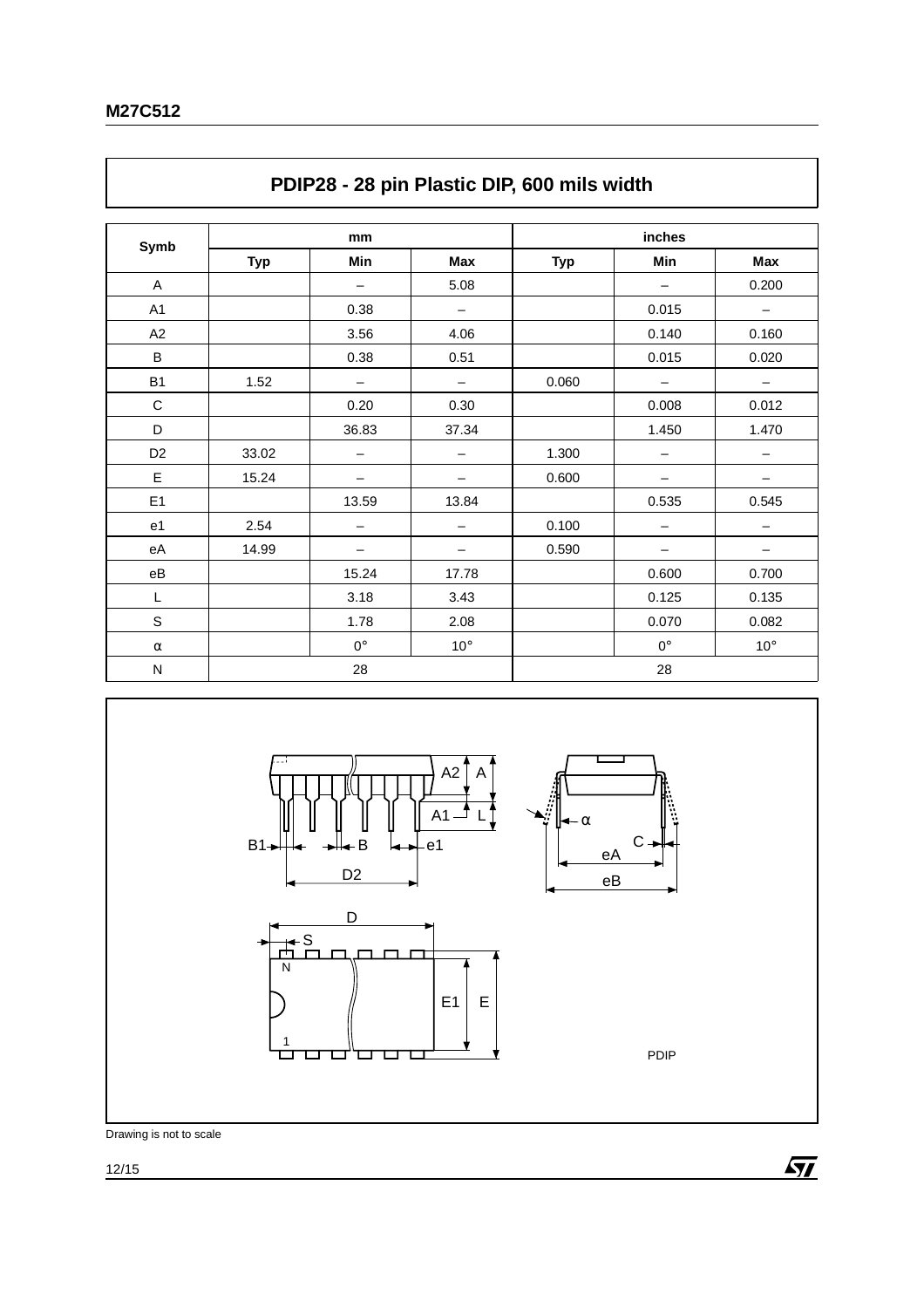| Symb           | mm             |                          |                   | inches         |                          |                 |  |
|----------------|----------------|--------------------------|-------------------|----------------|--------------------------|-----------------|--|
|                | <b>Typ</b>     | Min                      | Max               | <b>Typ</b>     | Min                      | Max             |  |
| $\mathsf{A}$   |                | 2.54                     | 3.56              |                | 0.100                    | 0.140           |  |
| A <sub>1</sub> |                | 1.52                     | 2.41              |                | 0.060                    | 0.095           |  |
| A2             |                | $\overline{\phantom{m}}$ | 0.38              |                | $\overline{\phantom{m}}$ | 0.015           |  |
| B              |                | 0.33                     | 0.53              |                | 0.013                    | 0.021           |  |
| <b>B1</b>      |                | 0.66                     | 0.81              |                | 0.026                    | 0.032           |  |
| D              |                | 12.32                    | 12.57             |                | 0.485                    | 0.495           |  |
| D <sub>1</sub> |                | 11.35                    | 11.56             |                | 0.447                    | 0.455           |  |
| D <sub>2</sub> |                | 9.91                     | 10.92             |                | 0.390                    | 0.430           |  |
| E              |                | 14.86                    | 15.11             |                | 0.585                    | 0.595           |  |
| E1             |                | 13.89                    | 14.10             |                | 0.547                    | 0.555           |  |
| E <sub>2</sub> |                | 12.45                    | 13.46             |                | 0.490                    | 0.530           |  |
| ${\bf e}$      | 1.27           | $\overline{\phantom{m}}$ | $\qquad \qquad -$ | 0.050          | $\overline{\phantom{m}}$ | $-$             |  |
| $\mathsf F$    |                | 0.00                     | 0.25              |                | 0.000                    | 0.010           |  |
| $\mathsf{R}$   | 0.89           | $\qquad \qquad -$        | -                 | 0.035          | $\qquad \qquad -$        | $\qquad \qquad$ |  |
| ${\sf N}$      | 32             |                          |                   | 32             |                          |                 |  |
| Nd             | $\overline{7}$ |                          |                   | $\overline{7}$ |                          |                 |  |
| Ne             |                | 9                        |                   |                | $\boldsymbol{9}$         |                 |  |
| CP             |                |                          | 0.10              |                |                          | 0.004           |  |

## **PLCC32 - 32 lead Plastic Leaded Chip Carrier, rectangular**

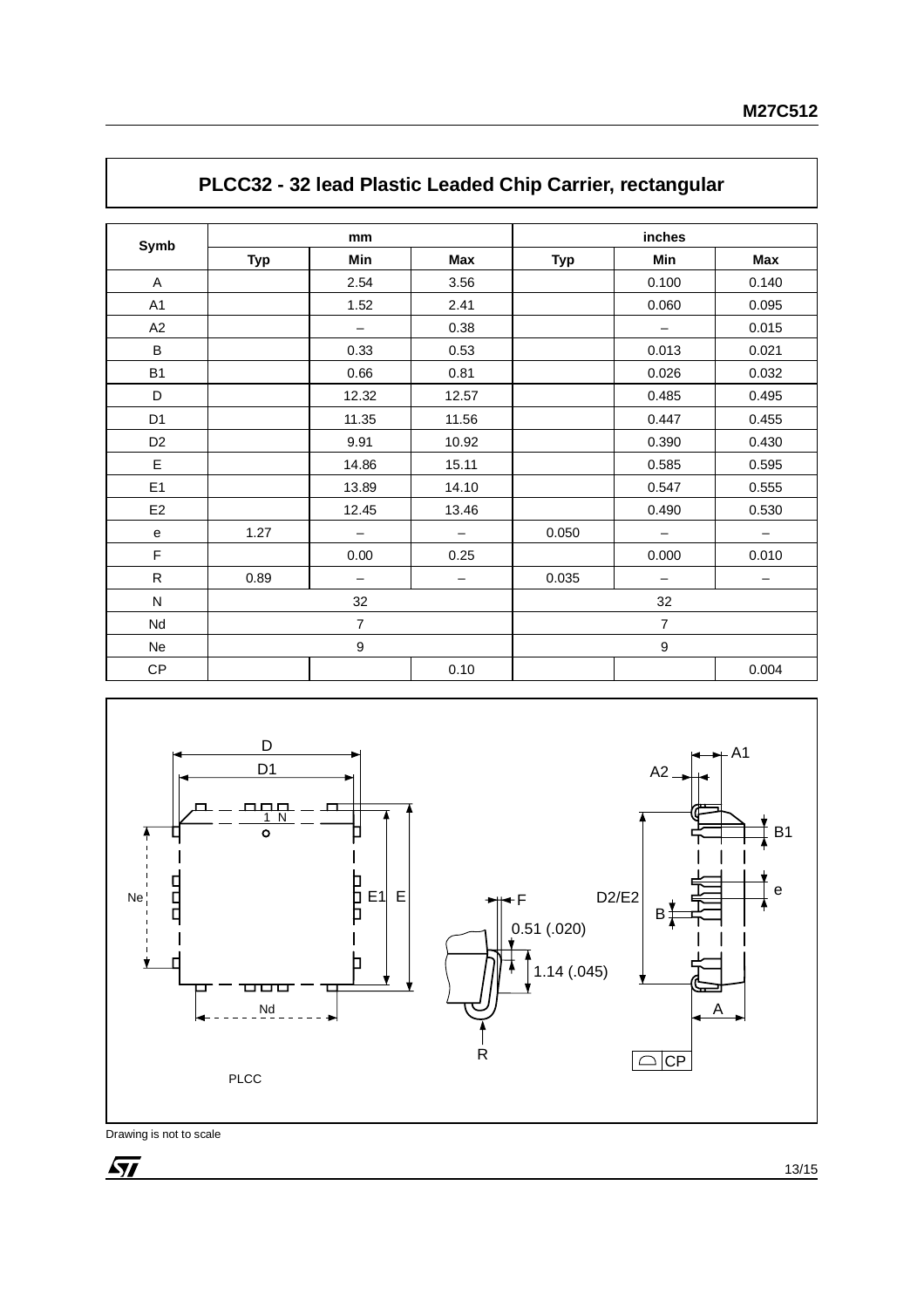| Symb           | mm         |           |           | inches     |             |           |  |
|----------------|------------|-----------|-----------|------------|-------------|-----------|--|
|                | <b>Typ</b> | Min       | Max       | <b>Typ</b> | Min         | Max       |  |
| Α              |            |           | 1.25      |            |             | 0.049     |  |
| A1             |            |           | 0.20      |            |             | 0.008     |  |
| A2             |            | 0.95      | 1.15      |            | 0.037       | 0.045     |  |
| B              |            | 0.17      | 0.27      |            | 0.007       | 0.011     |  |
| $\mathbf C$    |            | 0.10      | 0.21      |            | 0.004       | 0.008     |  |
| D              |            | 13.20     | 13.60     |            | 0.520       | 0.535     |  |
| D <sub>1</sub> |            | 11.70     | 11.90     |            | 0.461       | 0.469     |  |
| E              |            | 7.90      | 8.10      |            | 0.311       | 0.319     |  |
| ${\bf e}$      | 0.55       |           | —         | 0.022      | -           | —         |  |
| L              |            | 0.50      | 0.70      |            | 0.020       | 0.028     |  |
| $\alpha$       |            | $0^\circ$ | $5^\circ$ |            | $0^{\circ}$ | $5^\circ$ |  |
| ${\sf N}$      | 28         |           |           | 28         |             |           |  |
| CP             |            |           | 0.10      |            |             | 0.004     |  |

## **TSOP28 - 28 lead Plastic Thin Small Outline, 8 x 13.4mm**